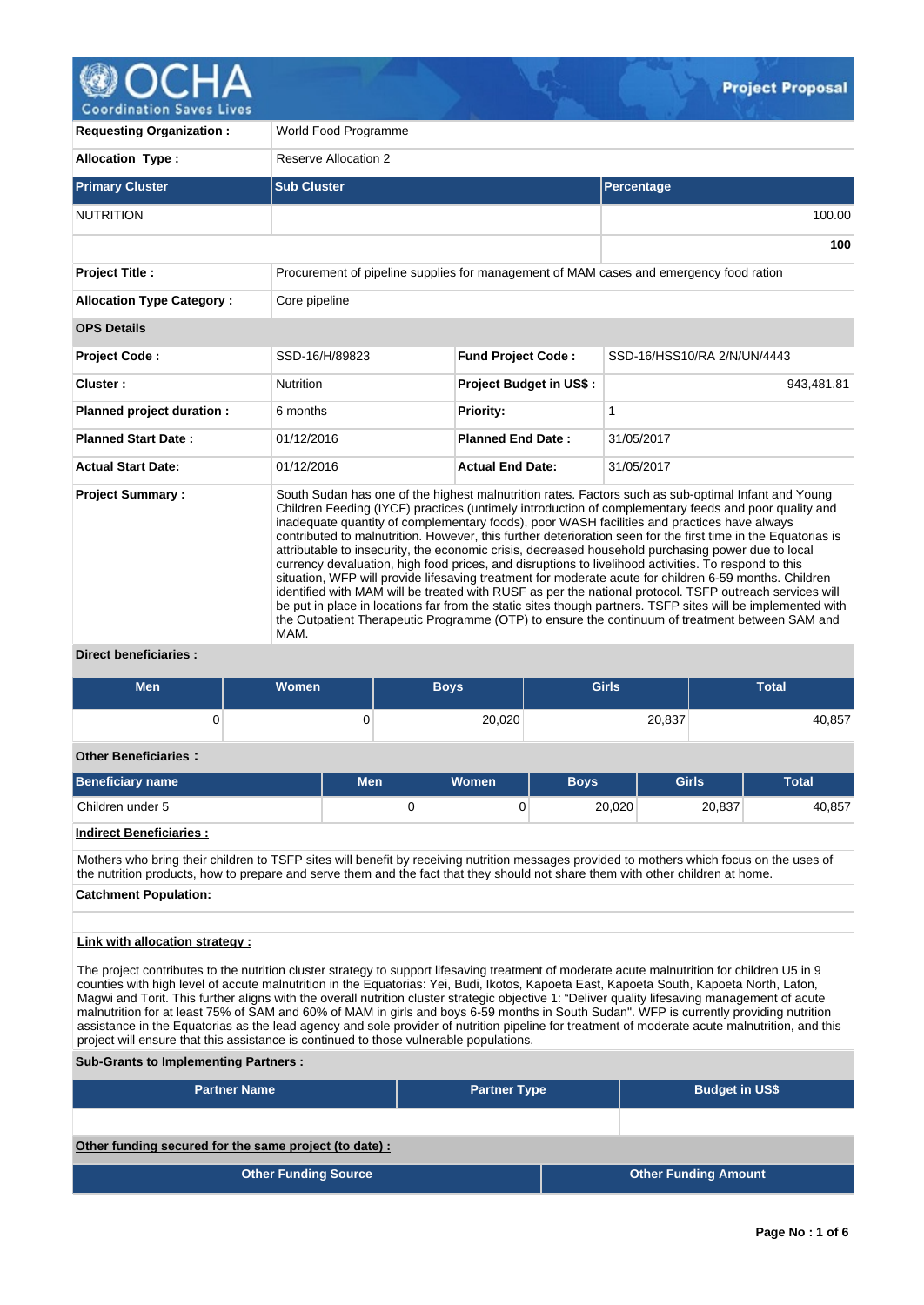| <b>Organization focal point:</b> |                           |                         |                  |
|----------------------------------|---------------------------|-------------------------|------------------|
| <b>Name</b>                      | <b>Title</b>              | Email                   | <b>Phone</b>     |
| Darline Raphael                  | Head of Nutrition section | darline.raphael@wfp.org | +211 922-700-715 |

## **BACKGROUND**

#### **1. Humanitarian context analysis**

The scale of food insecurity remains unprecedented in South Sudan, despite seasonal improvements that are typical of the harvest season. In the Greater Equatoria region, which is normally the primary food basket for the country, food security is expected to worsen unusually due to conflict and insecurity since July. For the first time, the entire Central and Western Equatoria States are in "alert" phase while counties like Lafon and Kapoeta North in Eastern Equatorias are in critical nutrition situation. Due to the eruption of fighting in a number of counties in the Equatorials associated with challenges in delivering supplies in some of the locations, provision of nutrition services were interrupted. However, in some parts of CES where TSFP is being implemented, MAM cases enrolled in TSFP services have stabilized at higher levels in September and October. Overall, the nutrition cluster is projecting that the nutrition situation is likely to worsen in 2017 compared to 2016 in the equatorias.

#### **2. Needs assessment**

Recent MUAC screening conducted during a multi-agency assessment in Mundri East and West reported alarming levels of acute malnutrition with Proxy SAM and proxy GAM of 6% and 22%, respectively. The latest available IPC data for Acute Malnutrition analysis projected a deterioration of the nutrition situation in the Equatorias. It is projected by the nutrition cluster that over 85,000 children 6-59 months are in need of treatment for moderate acute malnutrition in the Equatorias.

#### **3. Description Of Beneficiaries**

The targeted supplementary feeding program aims at treating moderate acute malnutrition among children 6-59 months. In static sites operated by partners, children are screened (Middle Upper Arm Circumference -MUAC) at community level and referred to health facilities if identified as malnourished for appropriate treatment. Beneficiaries are discharged from the programme upon showing improvement in their nutritional status as measured through the MUAC.

#### **4. Grant Request Justification**

Treatment of acute malnutrition is the first line of response to save life in a nutrition crisis. A child suffering from MAM is four times more likely to die than a normal child. Treatment of moderate acute malnutrition is also essential to prevent children from falling into severe acute malnutrition and therefore prevent irreversible effects on the child development. WFP is the only organization offering acute malnutrition's treatment support to children 6-59 months at national level. Moreover, this assistance has been ongoing and will continue through these funds to ensure that the most vulnerable continue to receive the assistance needed. In addition, under the EMOP, critical pipeline breaks in nutrition commodities for children will be experienced from February onwards, and thus securing funds including this one from the SSHF is critical for WFP.

#### **5. Complementarity**

Targeted supplementary feeding for children 6-59 months is delivered jointly in the same nutrition sites with SAM treatment for children U5, using the same partner/NGOs through a coherent and common approach between UNICEF, WFP and the nutrition cluster to provide moderate acute malnutrition (MAM) and severely acute malnutrition (SAM) treatments in order to ensure the continuum of care between SAM and MAM. This funding will contribute to ensuring that the nutrition commodities to support malnourished children is available in the nutrition sites. This common UNICEF/WFP nutrition approach will be further supported through the recent specific inter agency emergency response strategy for the Equatorias between UNICEF and WFP that aims to provide preventative nutrition, health and WASH assistance.

### **LOGICAL FRAMEWORK**

#### **Overall project objective**

Saves lives by treating moderate acute malnutrition in children 6-59 months in the Equatorias.

### **NUTRITION**

| <b>Cluster objectives</b>                                                                                                                                                                                                  | <b>Strategic Response Plan (SRP) objectives</b>                                                                   | <b>Percentage of activities</b> |  |  |  |  |  |  |
|----------------------------------------------------------------------------------------------------------------------------------------------------------------------------------------------------------------------------|-------------------------------------------------------------------------------------------------------------------|---------------------------------|--|--|--|--|--|--|
| CO1: Deliver quality lifesaving management<br>of acute malnutrition for the most vulnerable<br>and at risk                                                                                                                 | HRP 2016 SO1: Save lives and alleviate<br>suffering through safe access to services and<br>resources with dignity | 100                             |  |  |  |  |  |  |
| <b>Contribution to Cluster/Sector Objectives</b> : As the lead agency with the mandate to treat moderate acute malnutrition, WFP's target are<br>perfectly aligned with the caseload and target projection of the cluster. |                                                                                                                   |                                 |  |  |  |  |  |  |
| Outcome 1                                                                                                                                                                                                                  |                                                                                                                   |                                 |  |  |  |  |  |  |
| Percentage of children 6-59 months with MAM admitted for treatment that recovered > 75%                                                                                                                                    |                                                                                                                   |                                 |  |  |  |  |  |  |
| Output 1.1                                                                                                                                                                                                                 |                                                                                                                   |                                 |  |  |  |  |  |  |
| <b>Description</b>                                                                                                                                                                                                         |                                                                                                                   |                                 |  |  |  |  |  |  |
| Number and proportion of children 6-59 months with moderate acute malnutrition newly admitted for treatment                                                                                                                |                                                                                                                   |                                 |  |  |  |  |  |  |

### **Assumptions & Risks**

Security situation does not deteriorate further. Partner/s have sufficient capacity for implementation. Commodities are prepositioned timely.

# **Activities**

**Activity 1.1.1**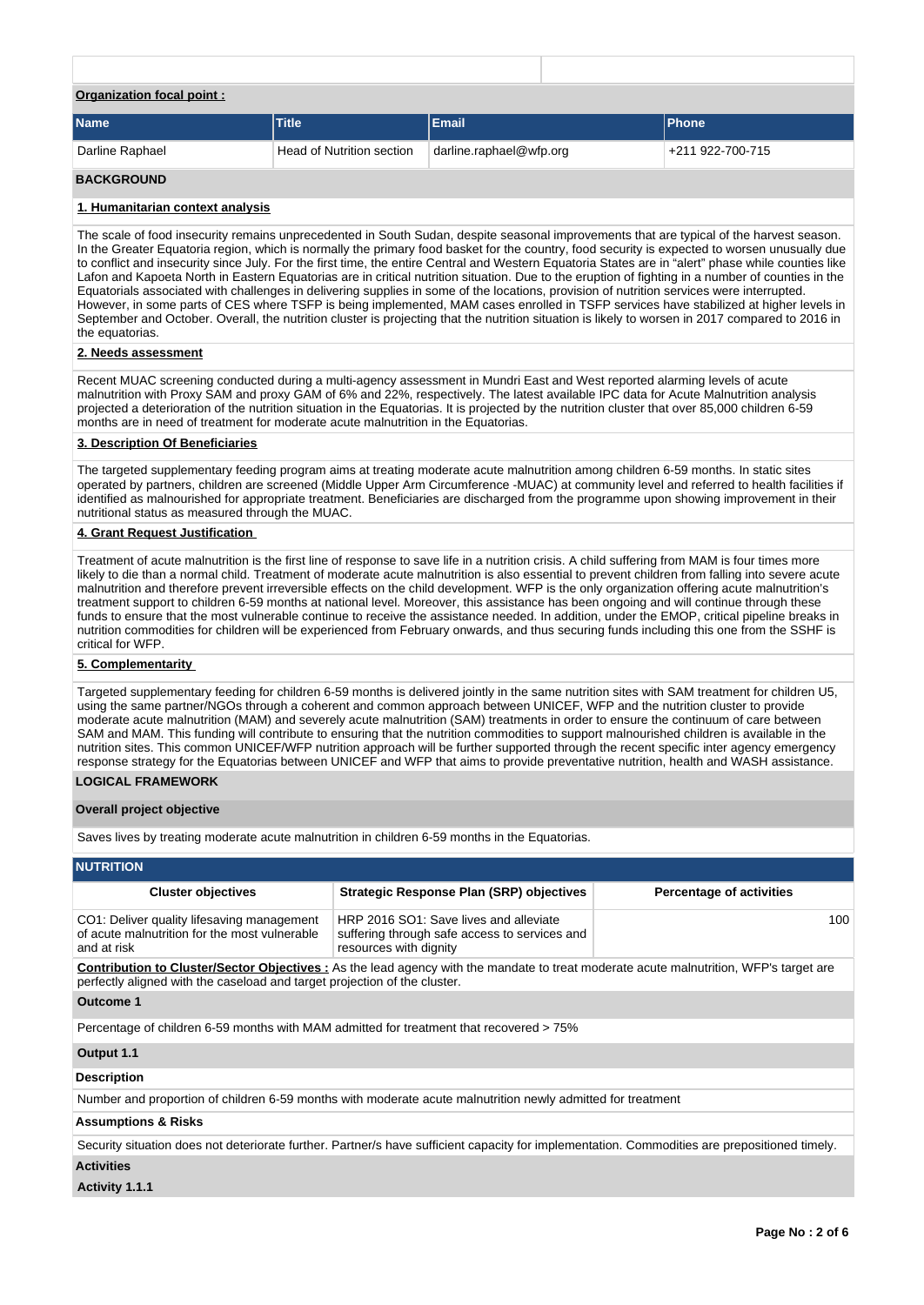# **Activity 1.1.2**

Implementation of MAM treatment. Children screened (MUAC) at community level and referred to health facilities if identified as malnourished for appropriate treatment.

# **Activity 1.1.3**

Distribution monitoring and reporting

# **Activity 1.1.4**

Technical support supervision and reports compilation

# **Indicators**

|                                              |                                                         |                                                                                                                                                                                                                                                                                                                                                                                                                                                                                                                                                                                                                                                                                                                                                                                                                                                                                                                                       |                                    | <b>End cycle beneficiaries</b> |              |               | <b>End</b><br>cycle |  |  |
|----------------------------------------------|---------------------------------------------------------|---------------------------------------------------------------------------------------------------------------------------------------------------------------------------------------------------------------------------------------------------------------------------------------------------------------------------------------------------------------------------------------------------------------------------------------------------------------------------------------------------------------------------------------------------------------------------------------------------------------------------------------------------------------------------------------------------------------------------------------------------------------------------------------------------------------------------------------------------------------------------------------------------------------------------------------|------------------------------------|--------------------------------|--------------|---------------|---------------------|--|--|
|                                              |                                                         |                                                                                                                                                                                                                                                                                                                                                                                                                                                                                                                                                                                                                                                                                                                                                                                                                                                                                                                                       | <b>Men</b><br>Women<br><b>Boys</b> |                                |              |               |                     |  |  |
| Code                                         | <b>Cluster</b>                                          | <b>Indicator</b>                                                                                                                                                                                                                                                                                                                                                                                                                                                                                                                                                                                                                                                                                                                                                                                                                                                                                                                      |                                    |                                |              | <b>Girls</b>  | <b>Target</b>       |  |  |
| Indicator 1.1.1                              | <b>NUTRITION</b>                                        | Performance of MAM program - % of overall MAM<br>program cure rate                                                                                                                                                                                                                                                                                                                                                                                                                                                                                                                                                                                                                                                                                                                                                                                                                                                                    |                                    |                                |              |               | 75                  |  |  |
|                                              | <b>Means of Verification:</b> Nutrition cluster report  |                                                                                                                                                                                                                                                                                                                                                                                                                                                                                                                                                                                                                                                                                                                                                                                                                                                                                                                                       |                                    |                                |              |               |                     |  |  |
| Indicator 1.1.2                              | <b>NUTRITION</b>                                        | Performance of MAM program - % of overall MAM<br>program death rate                                                                                                                                                                                                                                                                                                                                                                                                                                                                                                                                                                                                                                                                                                                                                                                                                                                                   |                                    |                                |              |               | 3                   |  |  |
|                                              | <b>Means of Verification:</b> Nutrition cluster report  |                                                                                                                                                                                                                                                                                                                                                                                                                                                                                                                                                                                                                                                                                                                                                                                                                                                                                                                                       |                                    |                                |              |               |                     |  |  |
| Indicator 1.1.3                              | <b>NUTRITION</b>                                        | Performance of MAM program - % overall MAM<br>program default rate                                                                                                                                                                                                                                                                                                                                                                                                                                                                                                                                                                                                                                                                                                                                                                                                                                                                    |                                    |                                |              |               | 15                  |  |  |
|                                              | <b>Means of Verification:</b> Nutrition cluster report  |                                                                                                                                                                                                                                                                                                                                                                                                                                                                                                                                                                                                                                                                                                                                                                                                                                                                                                                                       |                                    |                                |              |               |                     |  |  |
| Indicator 1.1.4                              | <b>NUTRITION</b>                                        | Frontline services # Children (under-5) admitted<br>21,2<br>22,1<br>for the treatment of Moderate Acute Malnutrition<br>66<br>34<br>(MAM)                                                                                                                                                                                                                                                                                                                                                                                                                                                                                                                                                                                                                                                                                                                                                                                             |                                    |                                |              |               |                     |  |  |
|                                              | <b>Means of Verification:</b> Nutrition Cluster Report  |                                                                                                                                                                                                                                                                                                                                                                                                                                                                                                                                                                                                                                                                                                                                                                                                                                                                                                                                       |                                    |                                |              |               |                     |  |  |
| Output 1.2                                   |                                                         |                                                                                                                                                                                                                                                                                                                                                                                                                                                                                                                                                                                                                                                                                                                                                                                                                                                                                                                                       |                                    |                                |              |               |                     |  |  |
| <b>Description</b>                           |                                                         |                                                                                                                                                                                                                                                                                                                                                                                                                                                                                                                                                                                                                                                                                                                                                                                                                                                                                                                                       |                                    |                                |              |               |                     |  |  |
|                                              | Total tonnage of RUSF (Plumpy Sup) distributed          |                                                                                                                                                                                                                                                                                                                                                                                                                                                                                                                                                                                                                                                                                                                                                                                                                                                                                                                                       |                                    |                                |              |               |                     |  |  |
| <b>Assumptions &amp; Risks</b>               |                                                         |                                                                                                                                                                                                                                                                                                                                                                                                                                                                                                                                                                                                                                                                                                                                                                                                                                                                                                                                       |                                    |                                |              |               |                     |  |  |
| funding sources                              | • There is no further sustained deterioration in access | • The current infrastructure for the nutrition response will be maintained, despite the fluidity in funding windows and different duration of<br>• Funding will be available to cover the additional costs for scale up and to address fuel price increases. Short term funding will be<br>complimented by medium to longer term funding modalities so that human resources can be attracted and retained, and that programming<br>can enhance preparedness and capacity while delivering emergency response<br>• Partners are able to hire adequate human resources to operationalize their scale up plans<br>• Human resources will remain fairly stable, so that there is limited loss of impact from capacity building and training<br>• Bureaucratic impediments with cross border operations will be addressed<br>• Logistics options will not decline substantially and increases in fuel and rental prices will be addressed. |                                    |                                |              |               |                     |  |  |
| <b>Activities</b>                            |                                                         |                                                                                                                                                                                                                                                                                                                                                                                                                                                                                                                                                                                                                                                                                                                                                                                                                                                                                                                                       |                                    |                                |              |               |                     |  |  |
| Activity 1.2.1                               |                                                         |                                                                                                                                                                                                                                                                                                                                                                                                                                                                                                                                                                                                                                                                                                                                                                                                                                                                                                                                       |                                    |                                |              |               |                     |  |  |
|                                              | Timely procurement of commodities                       |                                                                                                                                                                                                                                                                                                                                                                                                                                                                                                                                                                                                                                                                                                                                                                                                                                                                                                                                       |                                    |                                |              |               |                     |  |  |
| Activity 1.2.2                               |                                                         |                                                                                                                                                                                                                                                                                                                                                                                                                                                                                                                                                                                                                                                                                                                                                                                                                                                                                                                                       |                                    |                                |              |               |                     |  |  |
| Timely deliveries of commodities to partners |                                                         |                                                                                                                                                                                                                                                                                                                                                                                                                                                                                                                                                                                                                                                                                                                                                                                                                                                                                                                                       |                                    |                                |              |               |                     |  |  |
| Activity 1.2.3                               |                                                         |                                                                                                                                                                                                                                                                                                                                                                                                                                                                                                                                                                                                                                                                                                                                                                                                                                                                                                                                       |                                    |                                |              |               |                     |  |  |
|                                              | Monitoring project implementation                       |                                                                                                                                                                                                                                                                                                                                                                                                                                                                                                                                                                                                                                                                                                                                                                                                                                                                                                                                       |                                    |                                |              |               |                     |  |  |
| <b>Indicators</b>                            |                                                         |                                                                                                                                                                                                                                                                                                                                                                                                                                                                                                                                                                                                                                                                                                                                                                                                                                                                                                                                       |                                    |                                |              |               |                     |  |  |
|                                              |                                                         |                                                                                                                                                                                                                                                                                                                                                                                                                                                                                                                                                                                                                                                                                                                                                                                                                                                                                                                                       |                                    | <b>End cycle beneficiaries</b> |              |               | <b>End</b><br>cycle |  |  |
| Code                                         | <b>Cluster</b>                                          | <b>Indicator</b>                                                                                                                                                                                                                                                                                                                                                                                                                                                                                                                                                                                                                                                                                                                                                                                                                                                                                                                      | <b>Men</b>                         | Women                          | <b>Girls</b> | <b>Target</b> |                     |  |  |
| Indicator 1.2.1                              | <b>NUTRITION</b>                                        | Core pipeline # of MT of RUSF procured and<br>distributed to partners                                                                                                                                                                                                                                                                                                                                                                                                                                                                                                                                                                                                                                                                                                                                                                                                                                                                 |                                    |                                |              |               |                     |  |  |

**Means of Verification :** WFP and partners' distribution reports

| <b>Means of verification:</b> WFP and partners distribution reports                                                                                     |  |  |  |  |  |  |  |  |  |
|---------------------------------------------------------------------------------------------------------------------------------------------------------|--|--|--|--|--|--|--|--|--|
| Core pipeline Estimated # of girls and boys (6-59)<br>Indicator $1.2.2$<br><b>NUTRITION</b><br>21.2<br>reached by RUSF supplies from the pipeline<br>66 |  |  |  |  |  |  |  |  |  |
| <b>Means of Verification:</b>                                                                                                                           |  |  |  |  |  |  |  |  |  |
| <b>Additional Targets:</b>                                                                                                                              |  |  |  |  |  |  |  |  |  |

**M & R**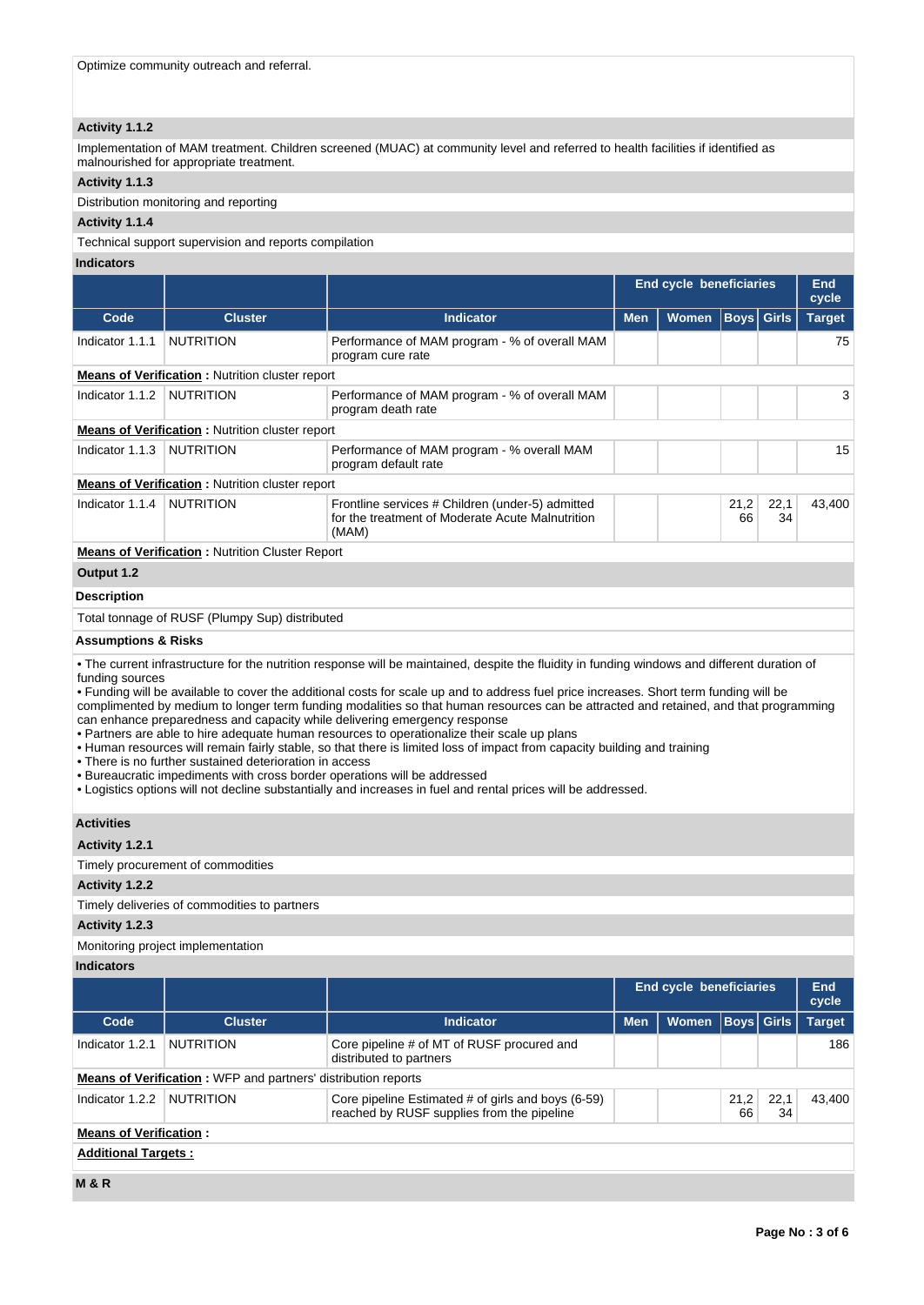## **Monitoring & Reporting plan**

Monitoring of the activities is foreseen under monthly supervision to the nutrition sites, which is a shared responsibility between WFP and the partner to ensure that processes are adhered to. Qualitative monitoring findings are routinely reported to Juba based programme and management teams through weekly reports from each Sub Office. WFP logistics tracks food stock movements on a daily basis, both incountry and externally, and also records of receipt and dispatch from respective warehouses. From this, a daily stock report is compiled which enables the compilation of weekly and monthly logistics reports. Partners submit to WFP monthly distribution reports providing information on outputs, including total beneficiaries and the quantity of commodities provided. WFP nutrition partners also utilize the nutrition cluster reporting system through which both WFP and the cluster coordination can access the monthly performance reports. WFP also holds regular meetings with its partners to review performance and achievements within the projects: this is used to source additional information and/ or validate field monitoring findings. WFP will also submit a SSHF final quantitative and narrative report, and ad-hoc reports, as requested by the HC. As indicated in FLAs, WFP will ensure timely and quality reports from partners through on-going negotiations with partners.

# **Workplan**

| <b>Activitydescription</b>                                                                                                                                          | Year | 1        | $\overline{2}$ | 3            |                         | 5                       | 6 | 7 | 8 | 9 | $10$ 11 12 |   |
|---------------------------------------------------------------------------------------------------------------------------------------------------------------------|------|----------|----------------|--------------|-------------------------|-------------------------|---|---|---|---|------------|---|
| Activity 1.1.1: Optimize community outreach and referral.                                                                                                           | 2016 |          |                |              |                         |                         |   |   |   |   |            |   |
|                                                                                                                                                                     | 2017 | $\times$ | $\mathsf{X}$   | $\mathsf{X}$ | <sup>X</sup>            | $\overline{\mathsf{x}}$ |   |   |   |   |            |   |
| Activity 1.1.2: Implementation of MAM treatment. Children screened (MUAC) at<br>community level and referred to health facilities if identified as malnourished for | 2016 |          |                |              |                         |                         |   |   |   |   |            |   |
| appropriate treatment.                                                                                                                                              | 2017 | $\times$ | ΙX.            | ΙX.          | <b>X</b>                | ΙX                      |   |   |   |   |            |   |
| Activity 1.1.3: Distribution monitoring and reporting                                                                                                               |      |          |                |              |                         |                         |   |   |   |   |            |   |
|                                                                                                                                                                     |      |          | $\mathsf{X}$   | $\mathsf{X}$ | $\overline{\mathsf{x}}$ | $\overline{\mathsf{x}}$ |   |   |   |   |            |   |
| Activity 1.1.4: Technical support supervision and reports compilation                                                                                               |      |          |                |              |                         |                         |   |   |   |   |            |   |
|                                                                                                                                                                     |      |          |                | X            |                         | X                       |   |   |   |   |            |   |
| Activity 1.2.1: Timely procurement of commodities                                                                                                                   |      |          |                |              |                         |                         |   |   |   |   |            |   |
|                                                                                                                                                                     | 2017 | X        |                |              |                         |                         |   |   |   |   |            |   |
| Activity 1.2.2: Timely deliveries of commodities to partners                                                                                                        |      |          |                |              |                         |                         |   |   |   |   |            |   |
|                                                                                                                                                                     |      |          | $\mathsf{X}$   | <sup>X</sup> | $\overline{\mathsf{x}}$ | ΙX                      |   |   |   |   |            |   |
| Activity 1.2.3: Monitoring project implementation                                                                                                                   | 2016 |          |                |              |                         |                         |   |   |   |   |            | X |
|                                                                                                                                                                     | 2017 | X        | ΙX.            | <b>X</b>     | X                       | $\overline{\mathsf{x}}$ |   |   |   |   |            |   |

# **OTHER INFO**

## **Accountability to Affected Populations**

WFP has augmented its efforts to alleviate protection risks in its emergency operations including protection and gender sensitive tools and guidelines at the field-level. WFP will implement a "do no harm" programmatic approach in meeting the needs of the people it serves. This includes ensuring that the operations are in line with WFP's protection policy. It also includes liaising with local authorities to ensure that both parties are aware of WFP's planned activities and humanitarian principles.

#### **Implementation Plan**

The CPs will undertake the implementation of activities, including distribution, screening, follow-up, referral, training to CNVs, and nutrition education and sensitization activities. WFP will remain accountable for targeting, monitoring, and reporting. WFP will also have oversight of the conditions necessary for implementation, as well as ensuring that protective measures are aligned with corporate guidelines. This approach leverages each organization's complementary strengths.

#### **Coordination with other Organizations in project area**

| Name of the organization | Areas/activities of collaboration and rationale                                                                                   |
|--------------------------|-----------------------------------------------------------------------------------------------------------------------------------|
| <b>UNICEF</b>            | Link MAM and SAM responses by using the same partner/NGOs,<br>when possible ensuring the continuum of care between SAM and<br>MAM |

## **Environment Marker Of The Project**

A: Neutral Impact on environment with No mitigation

#### **Gender Marker Of The Project**

2a-The project is designed to contribute significantly to gender equality

## **Justify Chosen Gender Marker Code**

These nutrition activities are centered on women as they are the primary caretakers of young children in the context of South Sudan and as such play a key role in improving their nutritional status. However, nutrition sensitization sessions aimed at a larger audience including men to encourage and potentially increase support towards women in applying best feeding practices. Moreover, WFP is fully committed to meeting the United Nations System Wide Action Plan (UNSWAP) standards to sustainably promote gender equality and the empowerment of women across all its operations.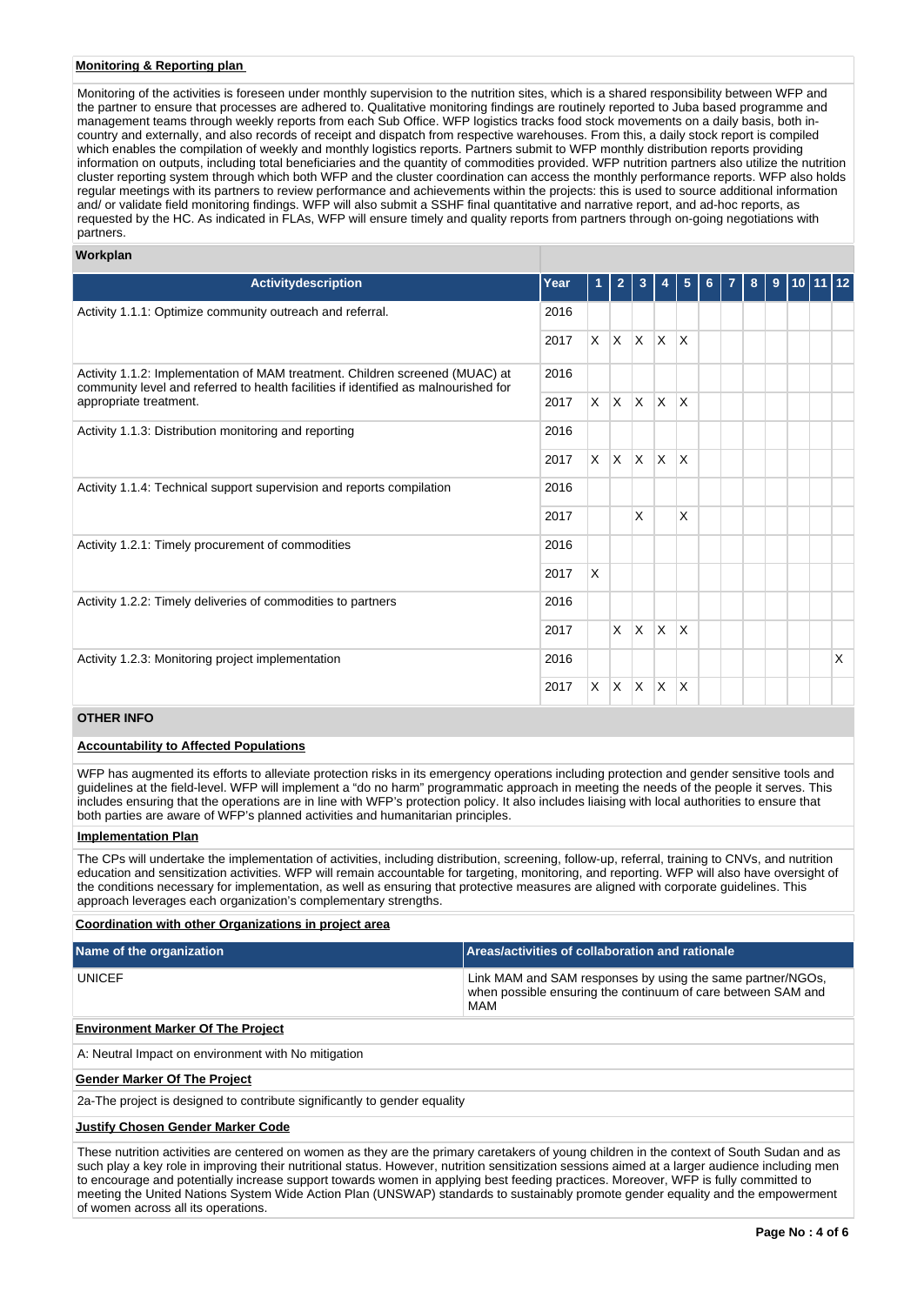### **Protection Mainstreaming**

WFP's chief accountability is to crisis-affected, food-insecure people, who are the primary actors in their own survival and protection. Food assistance activities are based on context and risk analysis, including an understanding of how protection gaps contribute to food insecurity and hunger, and vice versa, and how WFP's interventions can help close these gaps. WFP's food assistance processes – including negotiations for humanitarian access, advocacy, partnerships, and delivery mechanisms – are pursued in accordance with humanitarian principles and international law. WFP food assistance will be provided in ways that aim to support the protection of conflict- and disasteraffected populations and, at the very least, will not expose people to further harm. WFP's food assistance activities take into account the possible protection threats faced by affected populations, the sources of vulnerability beyond food insecurity, and people's coping mechanisms and other capacities. WFP's activities do not discriminate against any group, or risk being perceived as doing so. Projects are designed to promote and help protect the rights of people who have historically been marginalized or discriminated against.

## **Country Specific Information**

### **Safety and Security**

WFP continually takes a number of measures to preserve quality humanitarian access and manage the residual risk to staff safety and security. These include regular liaison with state and non-state armed actors, messaging to enhance acceptability of WFP and partners, security trainings for staff and compliance with the standard United Nations Minimum Operating Security Standards (MOSS). In circumstances where prolonged presence at a project site is not possible for WFP or partner staff, WFP uses a mobile team approach, where staff maintain temporary proximity to the affected population for the course of implementing the activity. This can last from a few days to up to a month depending on the activity and the security risk environment. The WFP-managed UNHAS will continue to remain critical to ensuring staff safety should any evacuation or redeployments be required. WFP is also in the process of updating contingency plans to allow business continuity for the unlikely situation where security risks for international staff in the country or in the capital escalate to unacceptable levels.

#### **Access**

WFP engages with a number of actors including, including UN agencies, NGOs and the donor community as well as the Government and various armed groups to facilitate access to beneficiaries. This is done through advocacy for unimpeded humanitarian access through various fora as well as in direct and indirect communication with the different groups controlling the areas to get assurances and guarantee that WFP staff and assets will be protected. In addition, implementation will take place during the dry season in early 2016; as such, no significant weather disturbance is expected to hamper operations.

## **BUDGET**

| Code | <b>Budget Line Description</b>                       |   | D / S Quantity Unit | cost          | <b>Duration</b><br><b>Recurran</b><br>ce | $\frac{9}{6}$<br>charged<br>to CHF | <b>Total Cost</b> |
|------|------------------------------------------------------|---|---------------------|---------------|------------------------------------------|------------------------------------|-------------------|
|      | <b>Staff and Other Personnel Costs</b>               |   |                     |               |                                          |                                    |                   |
| 1.1  | Nutrition officer                                    | D | 1 <sup>1</sup>      | 15,70<br>0.00 | 6                                        | 100.00                             | 94,200.00         |
|      | <b>Section Total</b>                                 |   |                     |               |                                          |                                    | 94,200.00         |
|      | Supplies, Commodities, Materials                     |   |                     |               |                                          |                                    |                   |
| 2.1  | Plumpy sup                                           | D | 186.62 2,575        | .26           | 1                                        | 100.00                             | 480,595.02        |
|      |                                                      |   |                     |               |                                          |                                    |                   |
| 2.2  | Landslide, Transport, Storage, and Handling          | D | 186.62 1,418        | .55           | 1                                        | 100.00                             | 264,729.80        |
|      |                                                      |   |                     |               |                                          |                                    |                   |
| 2.3  | Ocean Transport                                      | D | 186.62 124.0        | 0             | 1                                        | 100.00                             | 23,140.88         |
|      |                                                      |   |                     |               |                                          |                                    |                   |
|      | <b>Section Total</b>                                 |   |                     |               |                                          |                                    | 768,465.70        |
|      | <b>Transfers and Grants to Counterparts</b>          |   |                     |               |                                          |                                    |                   |
| 6.1  | Transfers to partner for distribution and monitoring | S | 1 <sup>1</sup>      | 19,09<br>3.00 | $\mathbf{1}$                             | 100.00                             | 19,093.00         |